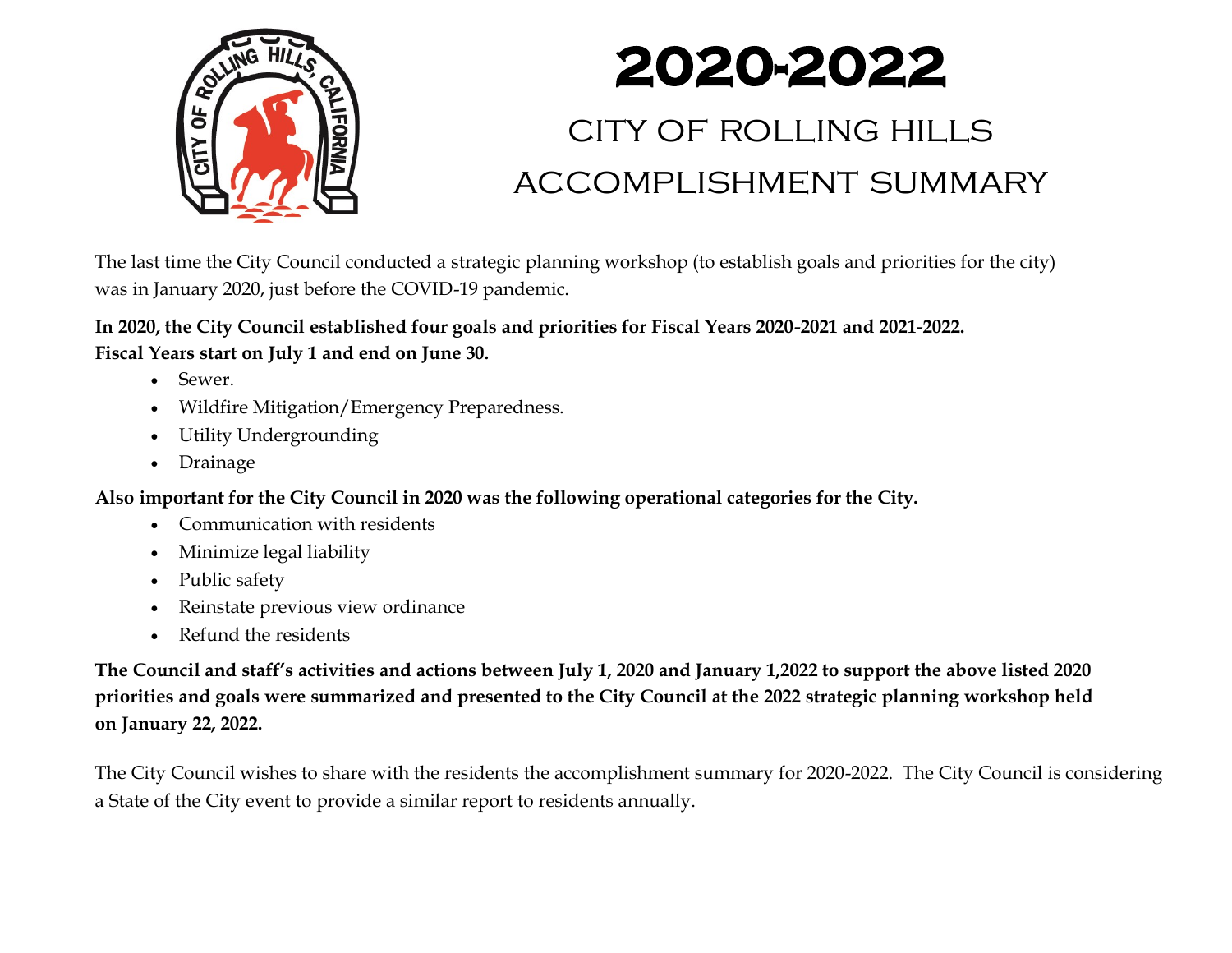#### **2022 STRATEGIC PLANNING MEETING JANUARY 22, 2022**

| <b>PROJECTS</b> | <b>2020 COUNCIL'S PROJECT INPUT</b>                                                                                                                                                                                                                         | <b>ACTIVITIES TAKEN WITHIN TWO YEARS</b>                                                                                                                                                                                                                                                                                                                                                                                                                                                                                                                                                                                                                                                                                                                                                                                                                                                                                                                                                                                                                                                                                                                                                                                                   | <b>SUGGESTIONS/STAFF'S NOTES</b>                                                                                                                                                                                                                              |
|-----------------|-------------------------------------------------------------------------------------------------------------------------------------------------------------------------------------------------------------------------------------------------------------|--------------------------------------------------------------------------------------------------------------------------------------------------------------------------------------------------------------------------------------------------------------------------------------------------------------------------------------------------------------------------------------------------------------------------------------------------------------------------------------------------------------------------------------------------------------------------------------------------------------------------------------------------------------------------------------------------------------------------------------------------------------------------------------------------------------------------------------------------------------------------------------------------------------------------------------------------------------------------------------------------------------------------------------------------------------------------------------------------------------------------------------------------------------------------------------------------------------------------------------------|---------------------------------------------------------------------------------------------------------------------------------------------------------------------------------------------------------------------------------------------------------------|
| <b>SEWER</b>    | • In the past, people were not<br>interested due to high cost.<br>• Wait for results and costs then<br>figure out next steps.<br>• Phased. First phase limited scope.<br>• Supports waiting for results, costs<br>and determining next steps from<br>there. | • Completed phase 2 feasibility study. This includes Will<br>Serve Letters from Los Angeles County. Study provided<br>high-level estimate for a new sewer line along Rolling<br>Hills Road.<br>• Hired NV5 to provide engineering design for 8" sewer<br>main along Rolling Hills Road. Design at 100%<br>completion and provided detailed engineering estimate<br>of 8" sewer main.<br>• Completed phase 3 feasibility study. Council<br>authorized study of sewer outlets to Palos Verdes Drive<br>North (residents' proposed project). The study<br>provided high level of construction costs for three<br>options to outlet the effluent.<br>• Conducted a community survey, asking residents if<br>they want the City to implement sewer main. Data<br>presented to the City Council.<br>• Requested the hire of consultant to pursue grant, low<br>interest loans for sewer projects.<br>• Coordinated with RHCA to keep them updated on the<br>status of the project. They are in the holding pattern<br>for the amenities project at the Tennis Courts pending<br>sewer installation or septic tank replacement.<br>• The City's Tennis Court ADA improvement is on hold<br>pending sewer installation or septic tank replacement. | • Make a decision on the 8" sewer<br>main.<br>• Make a decision on the residents'<br>request to provide sewer outlet at<br>Palos Verdes Drive North.<br>• Sewer is an eligible expense for<br>the American Rescue Plan Act<br>(APPA) allocation of \$441,000. |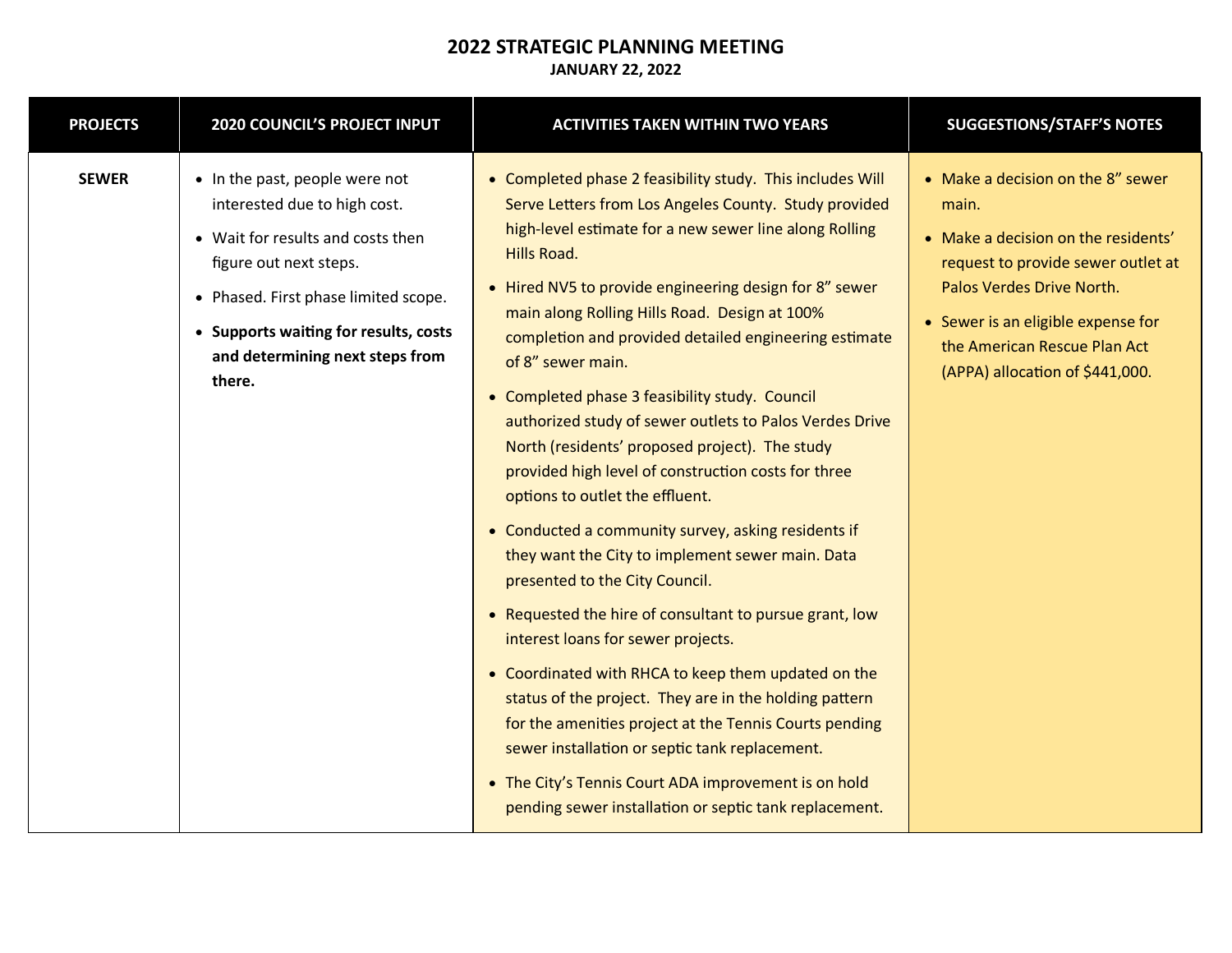| <b>PROJECTS</b> | 2020 COUNCIL'S PROJECT INPUT                                                                                                                                                                                                                                                                                                                                                                                                                                                                                                                                                              | <b>ACTIVITIES TAKEN WITHIN TWO YEARS</b>                                                                                                                                                                                                                                                                                                                                                                                                                                                                                                                                                                                                                                                                                                                                                                                                                                                                                                                                                                                                                                                                                                                                                                                                                                                                                                                                                                                                               | SUGGESTIONS/<br><b>STAFF'S NOTES</b> |
|-----------------|-------------------------------------------------------------------------------------------------------------------------------------------------------------------------------------------------------------------------------------------------------------------------------------------------------------------------------------------------------------------------------------------------------------------------------------------------------------------------------------------------------------------------------------------------------------------------------------------|--------------------------------------------------------------------------------------------------------------------------------------------------------------------------------------------------------------------------------------------------------------------------------------------------------------------------------------------------------------------------------------------------------------------------------------------------------------------------------------------------------------------------------------------------------------------------------------------------------------------------------------------------------------------------------------------------------------------------------------------------------------------------------------------------------------------------------------------------------------------------------------------------------------------------------------------------------------------------------------------------------------------------------------------------------------------------------------------------------------------------------------------------------------------------------------------------------------------------------------------------------------------------------------------------------------------------------------------------------------------------------------------------------------------------------------------------------|--------------------------------------|
| <b>WILDFIRE</b> | • City in charge of safety.<br>• Great job clearing but need<br>to be expanded.<br>• City should continue<br>Conservancy's work.<br>• City should hire Association to<br>clear vegetation (using striping<br>funds).<br>• City enforcement should include<br>easements. Residents should<br>clear easements.<br>• Crest Gate should open easily.<br>City take on enforcement<br>responsibility.<br>• Supports City enforcement on<br>easement; authority over Crest<br>Gate's accessibility; expanding<br>vegetation clearance done by<br><b>Conservancy and providing fire-</b><br>break | • Based on the City's advocacy, the RHCA automated the Crest Road East gate.<br>• Staff report on dead vegetation enforcement on a quarterly basis.<br>• Requested Council to purchase a Kubota to assist with code enforcement's<br>work on enforcing dead vegetation ordinance.<br>• City received grant funding from CALOES/FEMA; Vegetative Management<br>Grant Project Performed Environmental Assessment for 30 residents<br>• Filed CEQA Categorical Exemption<br>• City staff met with LACFD and began forming the project design for the<br><b>Vegetative Management Grant Project</b><br>• Palos Verdes Peninsula Land Conservancy fuel load reduction (40+ acre area)<br>• Drafted, adopted a Community Wildfire Protection Plan (CWPP)<br>• City started the Fire Fuel Committee specifically to problem solve for potential<br>wildfire community concerns<br>• Hardening the Home Videos: instructions on how to harden your home<br>• Canyon Management Videos: instructions on how to manage your canyons<br>• Harden the Home inspections from the Los Angeles County Fire Department<br><b>Forestry Division- Trevor Moore</b><br>• Fire Works Ordinance (not passed)<br>• Communal Bin event (Five 40-cubic yard bins) for community use to reduce<br>vegetation<br>• Worked with RHCA to add chipping event for the community.<br>• Worked with LACFD to conduct roadside clearance inspections for all roads<br>in Rolling Hills. |                                      |
|                 |                                                                                                                                                                                                                                                                                                                                                                                                                                                                                                                                                                                           |                                                                                                                                                                                                                                                                                                                                                                                                                                                                                                                                                                                                                                                                                                                                                                                                                                                                                                                                                                                                                                                                                                                                                                                                                                                                                                                                                                                                                                                        |                                      |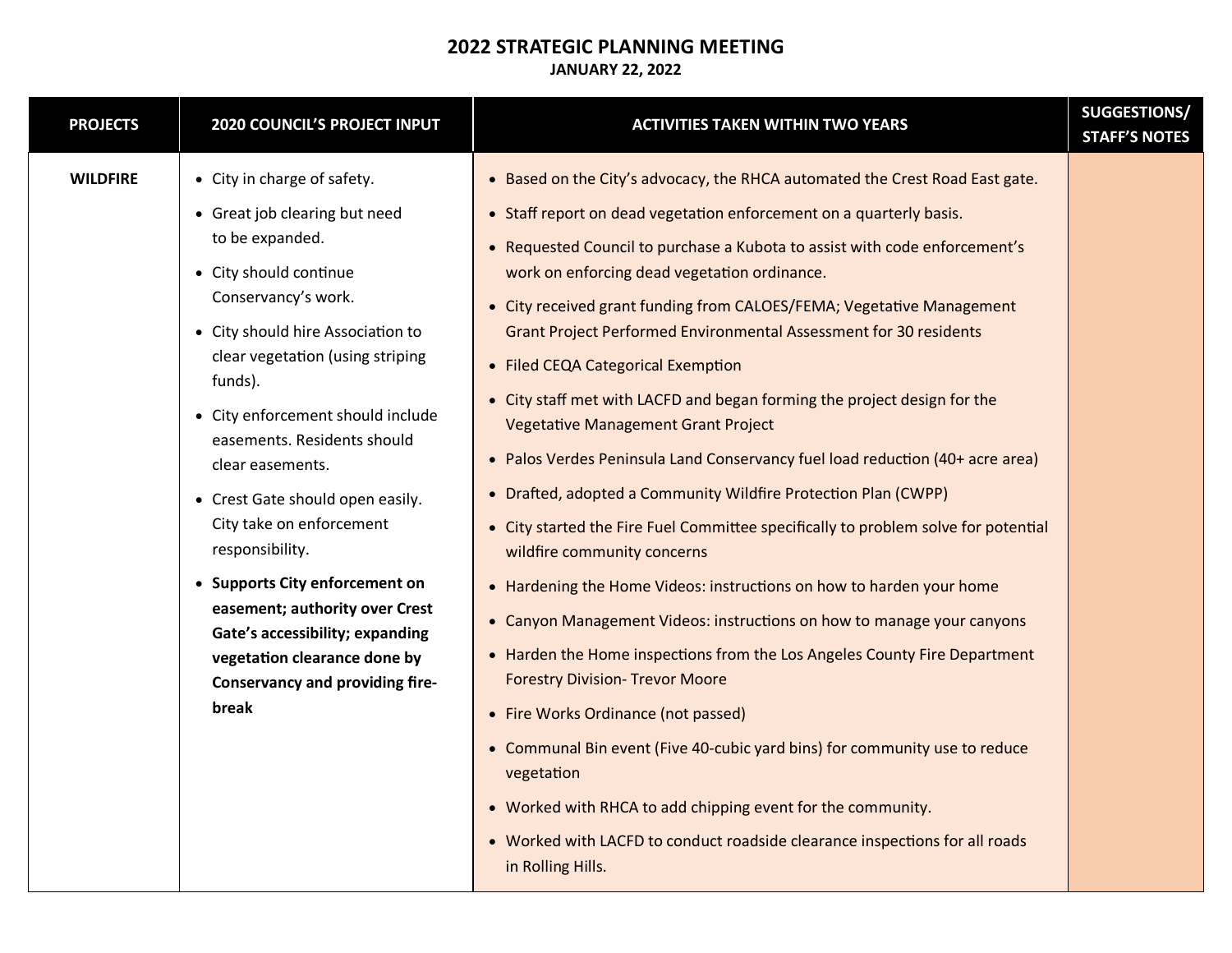#### **2022 STRATEGIC PLANNING MEETING JANUARY 22, 2022**

| <b>PROJECTS</b>                                              | <b>2020 COUNCIL'S PROJECT INPUT</b>                                                                                             | <b>ACTIVITIES TAKEN WITHIN TWO YEARS</b>                                                                                                                                                                                                                                                                                                                                                                                                                                                                                                                                                                                                                                                                                                                                                       | <b>SUGGESTIONS/STAFF'S NOTES</b>    |
|--------------------------------------------------------------|---------------------------------------------------------------------------------------------------------------------------------|------------------------------------------------------------------------------------------------------------------------------------------------------------------------------------------------------------------------------------------------------------------------------------------------------------------------------------------------------------------------------------------------------------------------------------------------------------------------------------------------------------------------------------------------------------------------------------------------------------------------------------------------------------------------------------------------------------------------------------------------------------------------------------------------|-------------------------------------|
| <b>EMERGENCY</b><br><b>PREPAREDNESS</b><br><b>EVACUATION</b> | • Devote money to education, plan-<br>ning and dissemination of infor-<br>mation.<br>• Supports increasing budget next<br>year. | • Block Captain/Emergency Preparedness budget in<br>17/18 was \$4,500. In 18/19, the budget was \$8,000, in<br>19/20 the budget was \$14,875. The budget for 20/21<br>was \$29,000 and the budget for 21/22 is \$137,360.<br>• Council was asked to consider hiring a marketing firm<br>to provide an Evacuation procedures brochure drafted<br>by the Block Captains and place the company on-call<br>for educational material on emergency preparedness.<br>• Block Captain communication project: outdoor alert<br>system (HQE feasibility study).<br>• Emergency Information System (EIS) online database<br>for city contact with residents<br>• Communications Project (RHCA Improving Wi-fi)<br>• City participation in the Prepared Peninsula Expo<br>• Peninsula Wide Evacuation Map. | • Conduct citywide emergency drill. |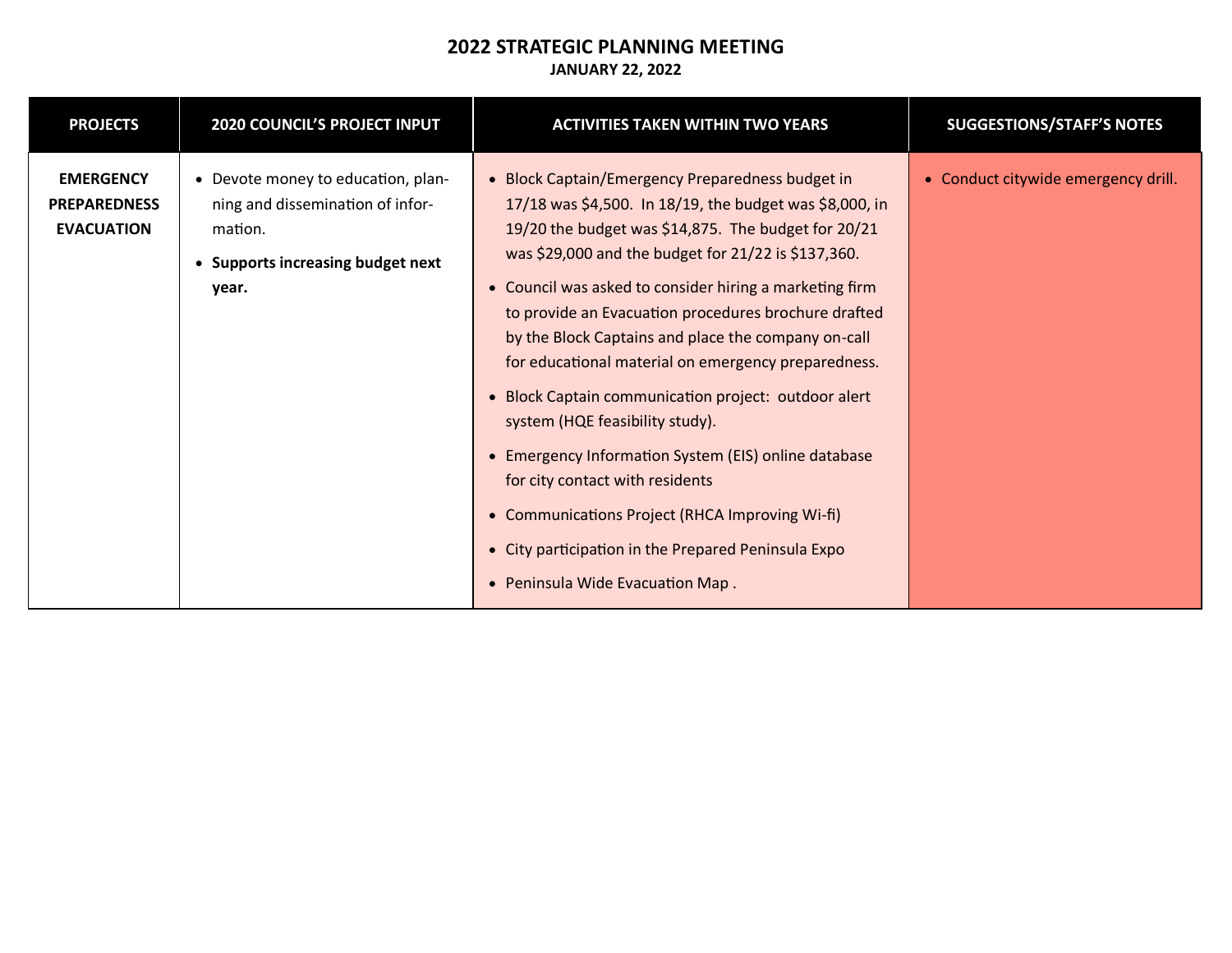| <b>PROJECTS</b>                         | 2020 COUNCIL'S PROJECT INPUT                                                                                 | <b>ACTIVITIES TAKEN WITHIN TWO YEARS</b>                                                                                                                                                                                                                                                                                                                                                                                                                                                                                                                                                                                                                                                                                                                                                                                                                                                                                                                                                                                                                                                                                                                                                                                                                                                                                                                                                    | <b>SUGGESTIONS/STAFF'S NOTES</b>                                                                                                            |
|-----------------------------------------|--------------------------------------------------------------------------------------------------------------|---------------------------------------------------------------------------------------------------------------------------------------------------------------------------------------------------------------------------------------------------------------------------------------------------------------------------------------------------------------------------------------------------------------------------------------------------------------------------------------------------------------------------------------------------------------------------------------------------------------------------------------------------------------------------------------------------------------------------------------------------------------------------------------------------------------------------------------------------------------------------------------------------------------------------------------------------------------------------------------------------------------------------------------------------------------------------------------------------------------------------------------------------------------------------------------------------------------------------------------------------------------------------------------------------------------------------------------------------------------------------------------------|---------------------------------------------------------------------------------------------------------------------------------------------|
| <b>UTILITY</b><br><b>UNDERGROUNDING</b> | • Have grant cover costs.<br>• Buy SCE rights.<br>• Supports undergrounding<br>and expanding to other areas. | • Staff conducts monthly meetings with utility companies for<br>progress updates on the Eastfield Assessment District project.<br>• Staff conducts monthly meetings with residents to educate<br>them on the process to create an assessment district.<br>• Completed design to the Eastfield Assessment District project.<br>• Completed numerous meetings with residents in the Eastfield<br>Assessment District area with subject matter experts including<br>financial advisors.<br>• Brought the project to a vote and the project was voted<br>down.<br>• Council approved resolution on the city's contribution to<br>single pole undergrounding, and assessment district projects.<br>• Processed one reimbursement for single pole undergrounding<br>project.<br>• Awarded by CalOES/FEMA approximately \$1.5M grant funds<br>for Crest Road East Undergrounding project. Preliminary<br>Drawing/Design began. Confirmed Rule 20A with Utility<br>Companies. Monthly status meetings with all stakeholders<br>(SCE, utilities, engineers, etc.) will commence in February<br>2022.<br>• Worked with Cal/OES on potential Eastfield Drive Utility<br>Undergrounding grant award. Council approved<br>environmental clearance documents for the said project<br>and agreed to adhere to constructions provisions if the city<br>was awarded funds. Waiting to hear from CalOES/FEMA. | • Focus on completing Cal/OES<br>grant project on Crest Road<br>East<br>• Consider a utility underground<br>masterplan for the entire city. |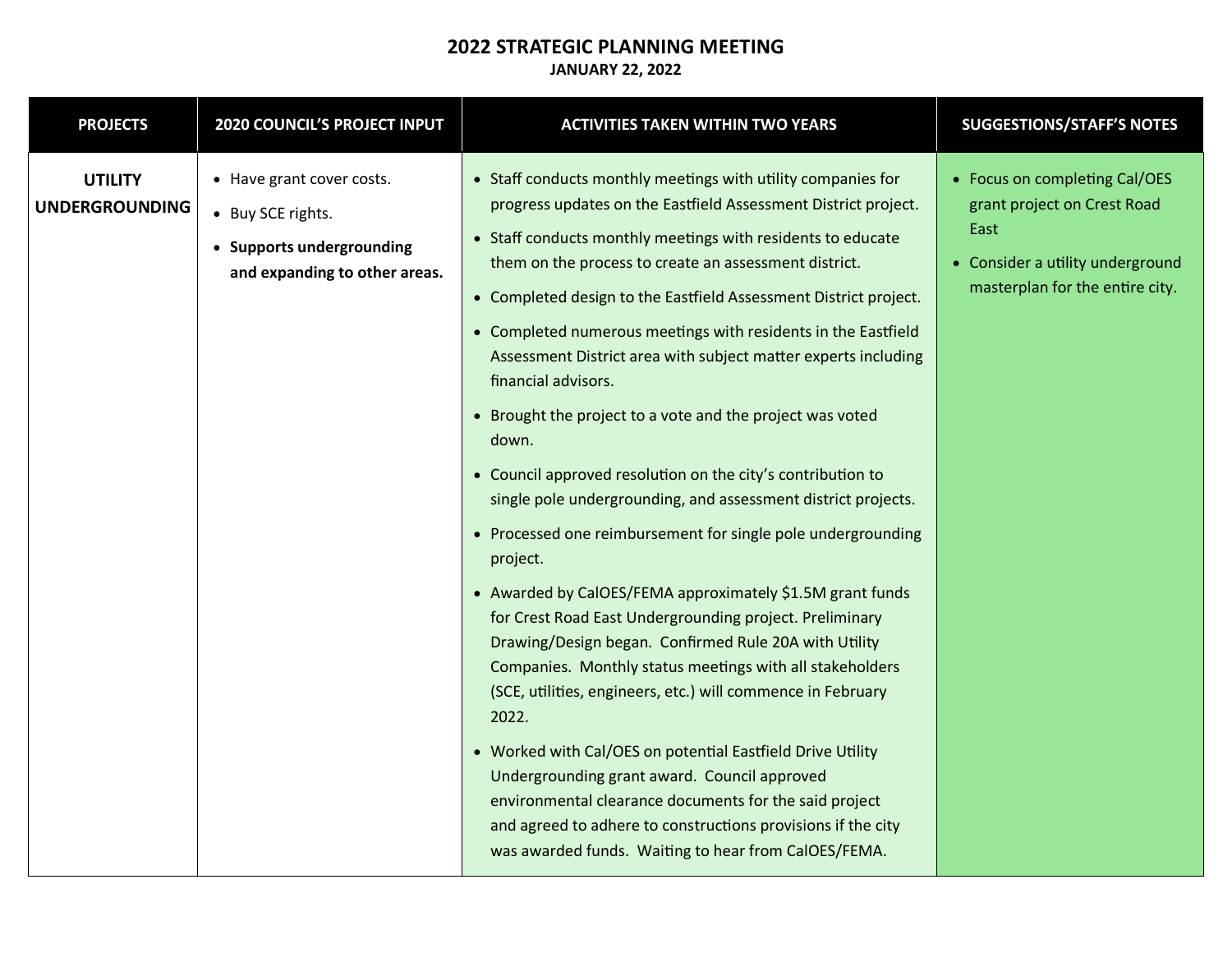| <b>PROJECTS</b> | 2020 COUNCIL'S PROJECT INPUT                                                                                                                                                                                                                                                                                                                                                                                                                                                                                                                                                                                                | <b>ACTIVITIES TAKEN WITHIN TWO YEARS</b>                                                                                                                                                                                                                                                                                                                                                                                                                                                                                                                                                                                                                                                                                                                                                                                                                                                                                                                                                                                                                                                                                                                                                                                                                                                                                                                                                                                                                     | <b>SUGGESTIONS/STAFF'S NOTES</b>                                                                                                                                            |
|-----------------|-----------------------------------------------------------------------------------------------------------------------------------------------------------------------------------------------------------------------------------------------------------------------------------------------------------------------------------------------------------------------------------------------------------------------------------------------------------------------------------------------------------------------------------------------------------------------------------------------------------------------------|--------------------------------------------------------------------------------------------------------------------------------------------------------------------------------------------------------------------------------------------------------------------------------------------------------------------------------------------------------------------------------------------------------------------------------------------------------------------------------------------------------------------------------------------------------------------------------------------------------------------------------------------------------------------------------------------------------------------------------------------------------------------------------------------------------------------------------------------------------------------------------------------------------------------------------------------------------------------------------------------------------------------------------------------------------------------------------------------------------------------------------------------------------------------------------------------------------------------------------------------------------------------------------------------------------------------------------------------------------------------------------------------------------------------------------------------------------------|-----------------------------------------------------------------------------------------------------------------------------------------------------------------------------|
| <b>DRAINAGE</b> | • Improve civic center campus.<br>• Install catch basins at key<br>locations.<br>• Try to eliminate flow outside of<br>the City.<br>• Figure out a way to use money<br>being paid to consultants on<br>infrastructure that will eliminate<br>the need to participate in MS4.<br>Find Exit strategy.<br>• Educate residents on drainage<br>and erosion.<br>• Make it standard requirement to<br>retain 100% of water on site and<br>enforced by PC. Figure out exit<br>strategy from MS4 reporting and<br>divert money paid to consultant<br>to help build infrastructure.<br>Educate resident about drainage<br>and erosion | • Submitted a revised TMRP to requested the LA Regional<br>Water Quality Control Board to reduce the frequency of<br>trash monitoring to comply with the trash TMDL.<br>Reduction in frequency was grant but not at the level<br>requested by the City.<br>• Review diversion project (Bent Springs Canyon) as a<br>strategy to comply with MS4 permit.<br>• Initiated the Sepulveda Canyon monitoring. Council<br>approved to release the first year data (no flow) to the LA<br>Regional Water Quality Control Board to consider that the<br>City does not discharge to impair waters of the US.<br>• Council conducted a workshop with the Planning<br>Commission in September 2021 to direct PC to find ways to<br>retain more stormwater discharge on private property.<br>• Council authorized joining the Peninsula EWMP and<br>directed staff to prepare addendum.<br>• Consulted directed staff to ask City of Torrance to design<br>Torrance Airport infiltration project increments should the<br>Regional Board reject City's approach to compliance with<br>TMDL (no flow or clean flow from Sepulveda<br>monitoring data).<br>• Council and staff looking at creative ways to spend<br>Measure W local returns to implement impactful clean<br>water projects.<br>• The City has been an outlet for residents to voice drainage<br>issues experienced in the community (Mayor Dieringer's<br>recent meeting with resident of 2 Wrangler Road). | • Investigate outstanding<br>agreements with County to<br>maintain drains in the community.<br>• Work plan to meet obligations<br>of the drainage maintenance<br>agreement. |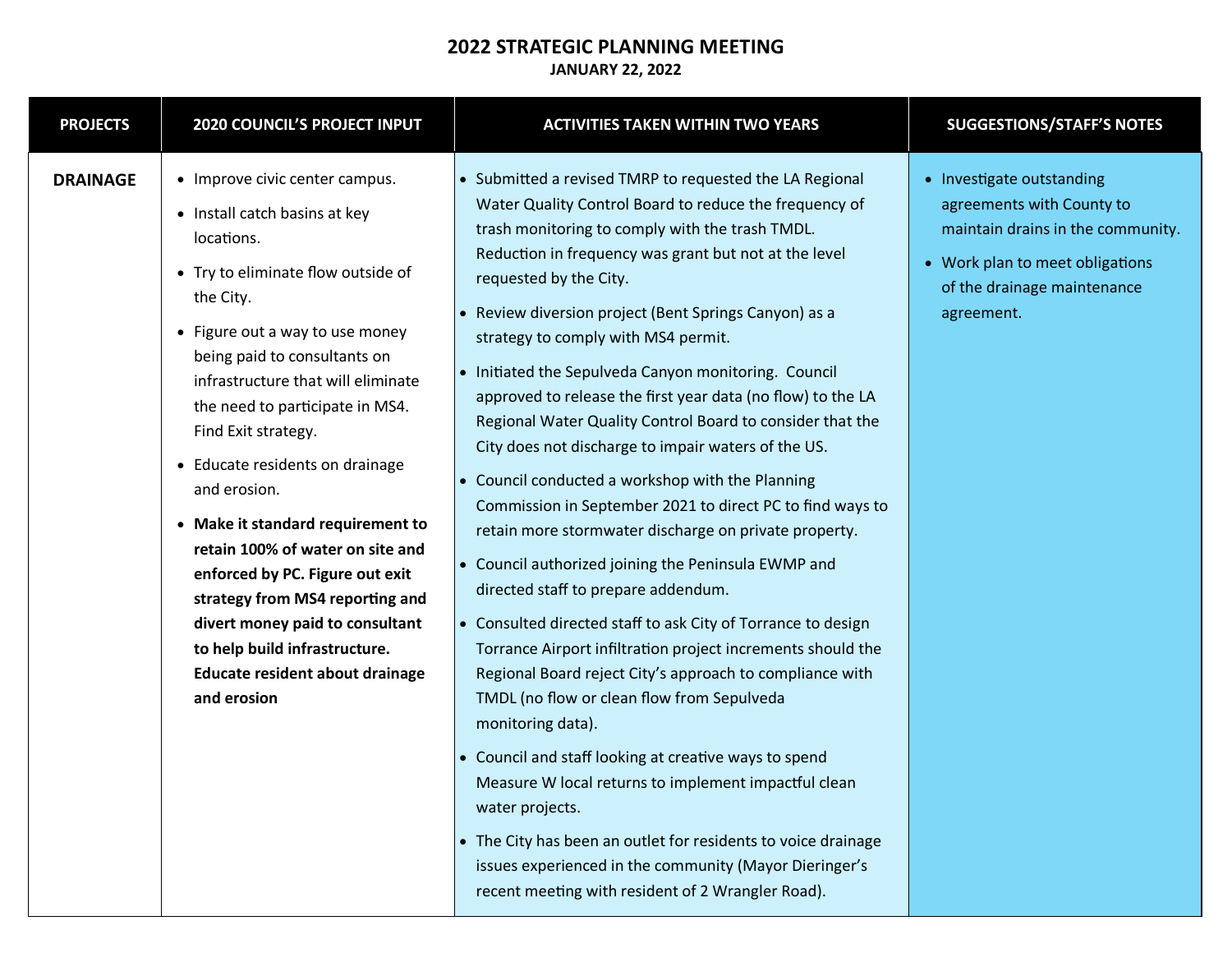| <b>PROJECTS</b>                      | <b>2020 COUNCIL'S PROJECT INPUT</b> | <b>ACTIVITIES TAKEN WITHIN TWO YEARS</b>                                                                                                                                                                                                                                                                                                                                                                    | <b>SUGGESTIONS/STAFF'S NOTES</b>                                                                                                                                                                                                                                                                                                                                                                                                                                                                                                                                                                                                             |
|--------------------------------------|-------------------------------------|-------------------------------------------------------------------------------------------------------------------------------------------------------------------------------------------------------------------------------------------------------------------------------------------------------------------------------------------------------------------------------------------------------------|----------------------------------------------------------------------------------------------------------------------------------------------------------------------------------------------------------------------------------------------------------------------------------------------------------------------------------------------------------------------------------------------------------------------------------------------------------------------------------------------------------------------------------------------------------------------------------------------------------------------------------------------|
| <b>EASE PERMIT</b><br><b>PROCESS</b> | • No change                         | • Previously, applicants of development projects<br>subjected to discretionary review had to complete the<br>entitlement process over four Planning Commission<br>meetings (a duration of a minimum of four months).<br>• Staff cut down the entitlement process to two Planning<br>Commission meetings but drafting resolutions of<br>approval ahead of time to be reviewed by the Planning<br>Commission. | • Improvements where possible,<br>staff is always evaluating.<br>Operational improvements are<br>within the purview of the staff.<br>• Proposed staffing change for<br>efficiency. Current Planning<br>Department: Director, Code<br>Enforcement officer, part-time<br>Admin Clerk. Proposed Planning<br>Department: Director, Assistant<br>Planner. Eliminate Code<br>Enforcement officer and part-time<br>Admin Clerk. Out source code<br>enforcement to utilize the<br>resources of companies.<br>• Additional planner to help process<br>develop applications and work<br>with applicants to provide<br>guidance on approvable projects. |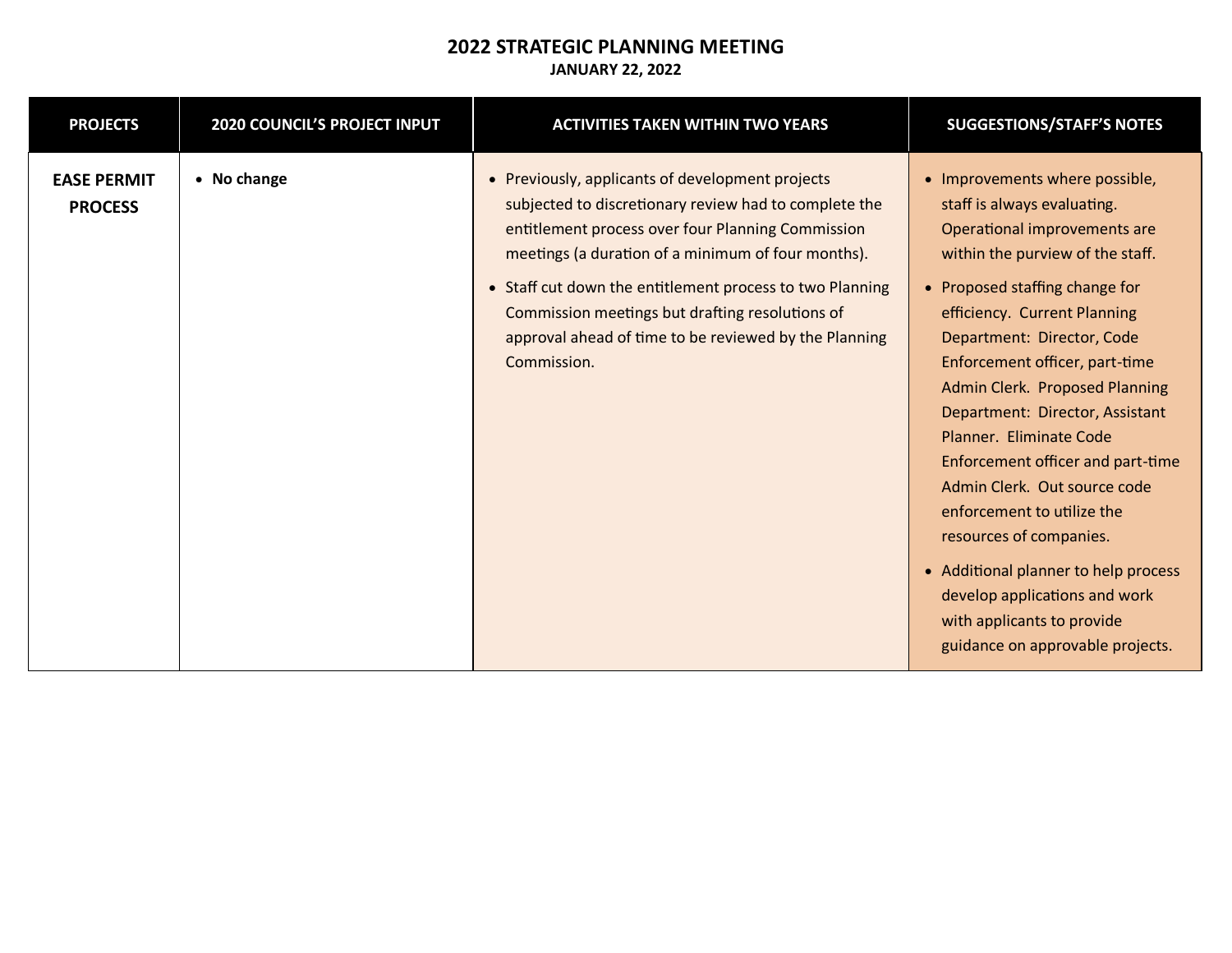#### **2022 STRATEGIC PLANNING MEETING JANUARY 22, 2022**

| <b>PROJECTS</b>                                         | 2020 COUNCIL'S PROJECT INPUT                                                                                                                                                                                                                                                                                                                         | <b>ACTIVITIES TAKEN WITHIN TWO YEARS</b>                                                                                                                                                                                                                                                                                                                                                                                                                                                                                                                                                                                                                                                                                                                                                                                                                                                                                                                                                                                                                                                                                                                                                                                                                                                                                  | <b>SUGGESTIONS/STAFF'S NOTES</b>                                                                                                                                                                                                                                                                                                                                                                                                                |
|---------------------------------------------------------|------------------------------------------------------------------------------------------------------------------------------------------------------------------------------------------------------------------------------------------------------------------------------------------------------------------------------------------------------|---------------------------------------------------------------------------------------------------------------------------------------------------------------------------------------------------------------------------------------------------------------------------------------------------------------------------------------------------------------------------------------------------------------------------------------------------------------------------------------------------------------------------------------------------------------------------------------------------------------------------------------------------------------------------------------------------------------------------------------------------------------------------------------------------------------------------------------------------------------------------------------------------------------------------------------------------------------------------------------------------------------------------------------------------------------------------------------------------------------------------------------------------------------------------------------------------------------------------------------------------------------------------------------------------------------------------|-------------------------------------------------------------------------------------------------------------------------------------------------------------------------------------------------------------------------------------------------------------------------------------------------------------------------------------------------------------------------------------------------------------------------------------------------|
| <b>COMMUNICATION</b><br><b>WITH</b><br><b>RESIDENTS</b> | • Keep Blue Newsletter.<br>Periodically increase content,<br>quarterly.<br>• Explore other medium<br>dissemination.<br>• Explore costs to outsource<br>production.<br>• Explore additional information<br>provided.<br>• Keep Blue Newsletter.<br><b>Periodically increase content;</b><br>quarterly. Come back with<br>costs regarding outsourcing. | • 47 Blue Newsletters produced in calendar year 2020.<br>• 45 Blue Newsletters produced in calendar year 2021.<br>• In contrast, 24 Blue Newsletters produced in calendar year<br>2017; 25 Blue Newsletter produced in calendar year 2016.<br>• Approximately \$24,000 per year (material, postage,<br>production time excluding time to produce contents)<br>to produce Blue Newsletter in house.<br>• Launched new website with continuous improvements for<br>functionality. Pushing info out via Blue Newsletter to ask<br>residents to refer to the website for more information.<br>• Launched Granicus with audio and video recordings of<br>City Council meetings. Agendas are achieved on the<br>City's website.<br>• Regional Law, and Public Safety Committee agendas<br>achieved on the City's website.<br>• Block Captain meeting agendas, minutes, and or recordings<br>are available on the City's website.<br>• Home hardening education videos are on City's website.<br>• Joined AlertSouthBay using the Everbridge Platform.<br>Residents can get alerts.<br>• Roll out of Emergency Information System (EIS) on the<br>City's website.<br>• Council authorized the creation of a database on the<br>City's website. In 2022, to have contact information for all<br>residents for emergency purposes. | • Outsource production of<br><b>Blue Newsletter would allow</b><br>internal staff to be available for<br>other impactful assignments.<br>• Residents like the Blue<br>Newsletter format. Received<br>many compliments on the<br><b>Blue Newsletter.</b><br><b>CONSIDER POSTING THE BLUE</b><br>NEWSLETTER ON THE CITY'S<br>WEBSITE.<br>• CONSIDER USING SOCIAL<br><b>MEDIA TO REACH RESIDENTS -</b><br>NEXTDOOR, FACEBOOK,<br>TWITTER, AND ETC. |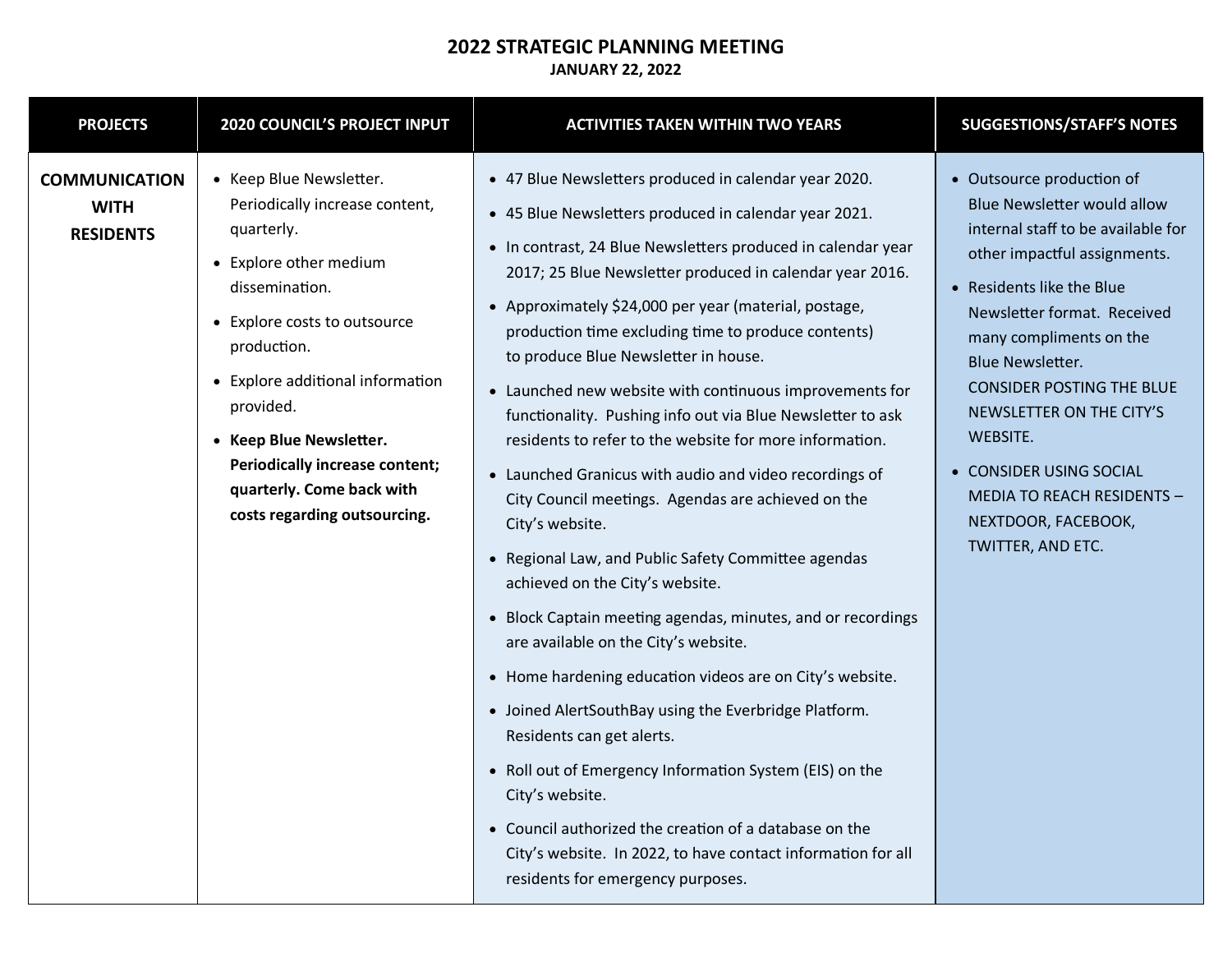| <b>PROJECTS</b>                           | <b>2020 COUNCIL'S PROJECT INPUT</b>                                                                                                                                                                                                                                                                            | <b>ACTIVITIES TAKEN WITHIN TWO YEARS</b>                                                                                                                                                                                                                                                                                                                                                                                                                                                                                                                                                                                                                                                                                                      | <b>SUGGESTIONS/STAFF'S NOTES</b>                                                                                                                                                                                                                                                                                |
|-------------------------------------------|----------------------------------------------------------------------------------------------------------------------------------------------------------------------------------------------------------------------------------------------------------------------------------------------------------------|-----------------------------------------------------------------------------------------------------------------------------------------------------------------------------------------------------------------------------------------------------------------------------------------------------------------------------------------------------------------------------------------------------------------------------------------------------------------------------------------------------------------------------------------------------------------------------------------------------------------------------------------------------------------------------------------------------------------------------------------------|-----------------------------------------------------------------------------------------------------------------------------------------------------------------------------------------------------------------------------------------------------------------------------------------------------------------|
| <b>MINIMIZE LEGAL</b><br><b>LIABILITY</b> | • Put money to minimize liability.<br>• ADA compliance moving<br>forward.<br>• Legal costs keep going up. Limit<br>inquiries to legal questions.<br>• JPA a great resource.<br>• Support ADA project to<br>decrease potential liabilities.<br><b>Staff to define and narrow</b><br>breadth of legal inquiries. | Conducted countless meetings on City Hall ADA<br>$\bullet$<br>improvement project at the Council level and staff level to<br>finalize the best way to bring City Hall to comply with<br>accessibility regulations.<br>• Council authorized a loan application to the CJPIA to fund<br>the construction of the City Hall ADA improvement project.<br>Mitigated liability relating to non-complaint 5th cycle<br>$\bullet$<br>housing element.<br>On the path to comply with the 6th cycle housing element.<br>Complied with SB9 with local ordinance adoption.<br>$\bullet$<br>• Complied with ADU mandate with local ordinance<br>adoption.<br>• Applied and achieved SB1383 (organics) waiver to<br>implement a organics collection program. | • On-call consultants: geologist,<br>soils engineer, hydrologist, and<br>civil engineer.<br>• On-call contractors: general<br>contractor, piping contractor,<br>tree trimming contractor, and<br>paving contractor.<br>• On-call expertise to support<br>the city when needed.<br>Landslides, drainage/erosion. |
| <b>PURCHASE</b><br><b>PROPERTY FOR OS</b> | • Not acquire                                                                                                                                                                                                                                                                                                  |                                                                                                                                                                                                                                                                                                                                                                                                                                                                                                                                                                                                                                                                                                                                               |                                                                                                                                                                                                                                                                                                                 |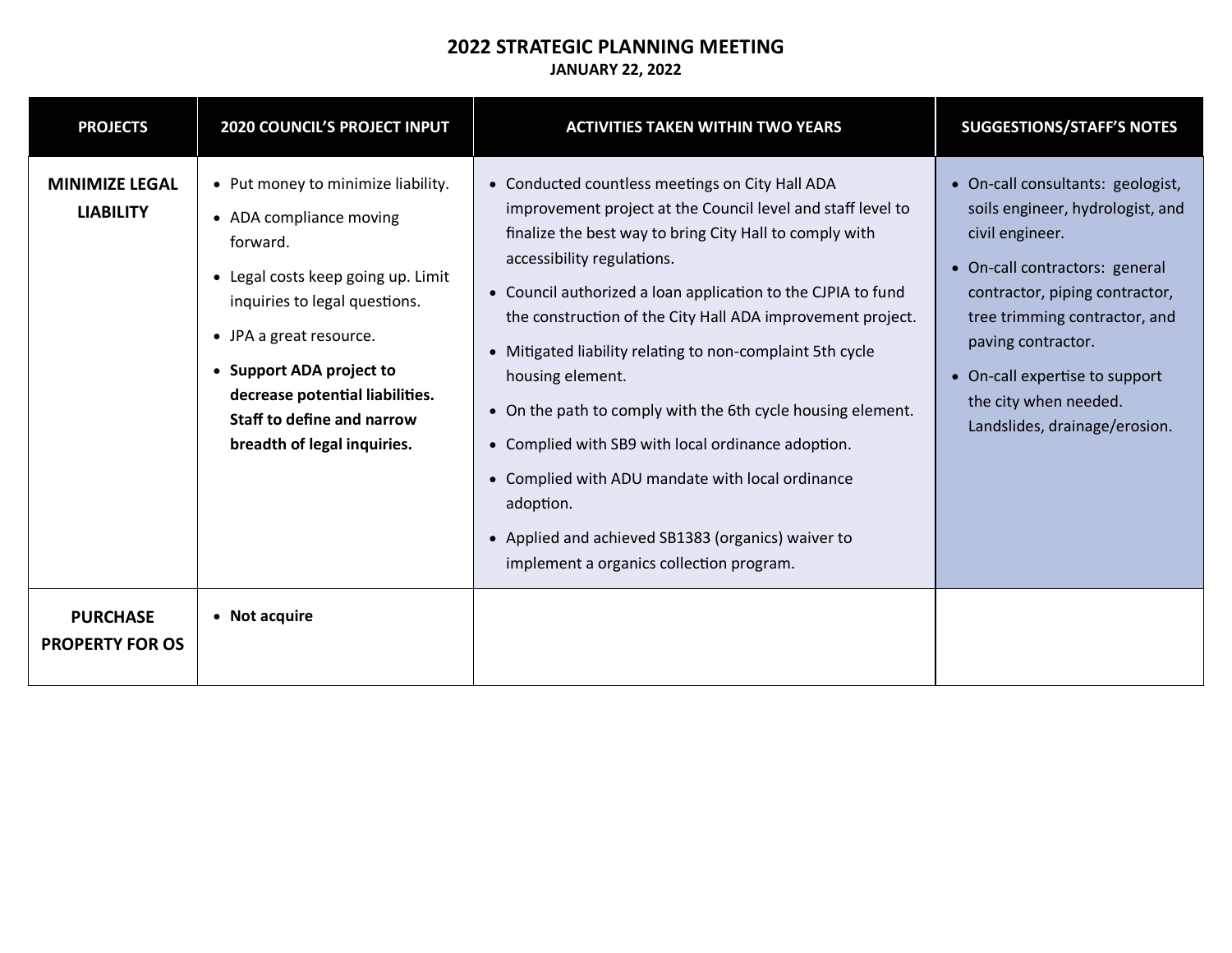| <b>PROJECTS</b>      | 2020 COUNCIL'S PROJECT INPUT                                                                                                                                                                                                                                                                                                                                                                                                                     | <b>ACTIVITIES TAKEN WITHIN TWO YEARS</b>                                                                                                                                                                                                                                                                                                                                                                                                                                                                                                                                                                                                                                                                                                                                                                                                                                                                                                                                   | <b>SUGGESTIONS/STAFF'S NOTES</b> |
|----------------------|--------------------------------------------------------------------------------------------------------------------------------------------------------------------------------------------------------------------------------------------------------------------------------------------------------------------------------------------------------------------------------------------------------------------------------------------------|----------------------------------------------------------------------------------------------------------------------------------------------------------------------------------------------------------------------------------------------------------------------------------------------------------------------------------------------------------------------------------------------------------------------------------------------------------------------------------------------------------------------------------------------------------------------------------------------------------------------------------------------------------------------------------------------------------------------------------------------------------------------------------------------------------------------------------------------------------------------------------------------------------------------------------------------------------------------------|----------------------------------|
| <b>PUBLIC SAFETY</b> | • Improve coordination with the<br>Association. Add camera put<br>privacy issues.<br>• How can City enforce public<br>safety with limited tools?<br>• Armed school officer not<br>meeting terms of contract.<br>City will put out of Agreement.<br>If required job not performed.<br>• Use advocacy to promote<br>safety; if need CC will exercise<br>more authority in the future.<br><b>Ensure armed officer meeting</b><br>terms of contract. | • Monthly meetings with Captain Powers and other Regional<br>Law City Managers on policing issues.<br>• Twice a month call with Captain Powers to discuss Rolling<br>Hills matters.<br>• Quarterly report from school district on the performance<br>of the School Resource Officer funded by jointly by the<br>school district and Peninsula cities.<br>• Quarterly reports from Captain Powers on crime stats and<br>crime trends for the Peninsula.<br>• Use Lomita Sheriff's Department CORE Team to address<br>neighbor issues in the community and for educating the<br>community.<br>• Sheriff's Department and Fire Department attend all zone<br>meetings, and all Block Captain meetings. They also attend<br>coyote forums, and public safety forms whenever they are<br>held.<br>• Operations visibility. Councilmember Pieper asked the<br>Sheriff's Department to show presence in the community<br>by having Black and Whites drive in the community often. |                                  |